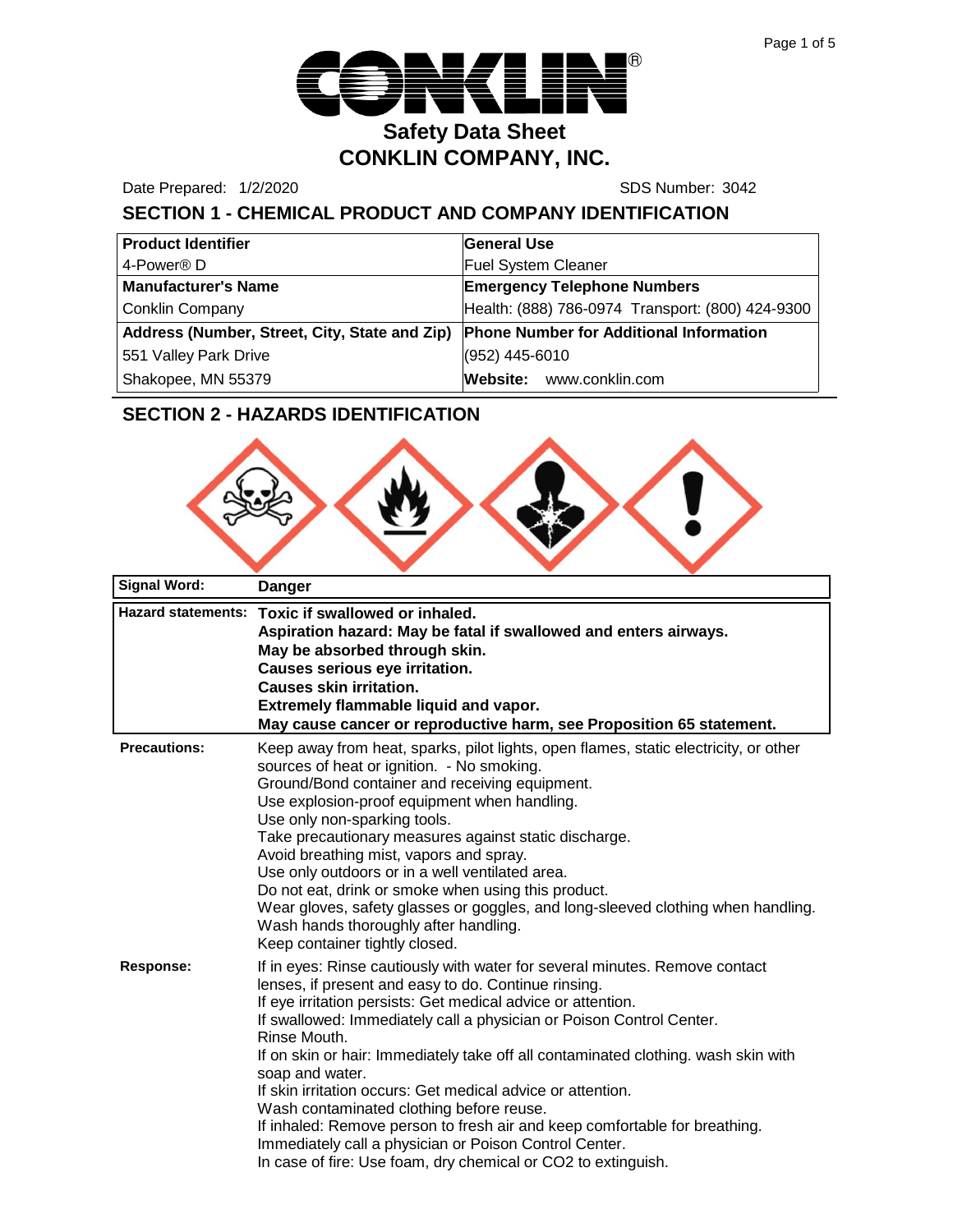#### **Potential Health Effects, Based on Individual Components (May Vary Among Individuals)**

**Eye:** Liquid, fumes, mists, or vapors may cause severe irritation. Overexposure may result in permanent eye damage or blindness.

**Skin:** May cause severe irritation. Can be absorbed through skin in harmful amounts.

- **Ingestion:** POISON. May cause moderate irritation to mouth, throat, and stomach, along with nausea and vomiting. May cause Central Nervous System(CNS) depression (See Note below). May be harmful if swallowed.
- **Inhalation:** May cause moderate to severe irritation to respiratory tract (mouth, nose, throat and lungs), and result in coughing, wheezing, and impaired pulmonary function. May cause irritation. May cause cardiac sensitization and irregular heart beat. High concentrations may cause CNS depression (See Note below).

Causes damage to Blood, Brain, Central Nervous System, Digestive System, Eyes, Gastrointestinal Tract, Gingival Tissue, Liver, Lungs, Respiratory System, Skeleton, Skin, and Spleen through prolonged or repeated exposure.

#### **Medical conditions aggravated by exposure:**

May aggravate pre-existing liver, kidney, or heart conditions.

Note: CNS (Central Nervous System) depression symptoms include fatigue, dizziness, loss of concentration, behavioral changes, collapse, coma, and death in cases of severe overexposure.

**Chronic effect** Prolonged or repeated exposure may cause dermatitis, a defatting and drying of skin. May aggravate existing dermatitis. May cause liver and kedney damage. Prolonged or repeated eye contact may cause conjunctivitis. May cause reproductive and fetal deffects.

> Carcinogenicity: Contains Ethylbenzene (IARC-2B); Methanol, Naphthalene (IARC-2B, NTP-P); Toluene.

IARC-2B = The chemical is possibly carcinogenic to humans.

NTP-P = The chemical is reasonably anticipated to be a human carcinogen. See Section 15 for California Proposition 65 information.

#### **SECTION 3 - COMPOSITION/INFORMATION ON INGREDIENTS**

| Component                               | <b>CAS Number</b> | Percent by Weight |
|-----------------------------------------|-------------------|-------------------|
| Xylene                                  | 1330-20-7         | 40% to 50%        |
| Methanol                                | 67-56-1           | 20% to 30%        |
| Ethylbenzene                            | $100 - 41 - 4$    | 10% to 20%        |
| Heavy aromatic solvent petroleum naptha | 64742-94-5        | 5% to 10%         |
| 2-ethyl Hexanol                         | 104-76-7          | 5% to 10%         |
| Proprietary                             | Proprietary       | 5% to 10%         |
| <b>Trimethyl Benzene</b>                | 25551-13-7        | 1% to 5%          |
| Naphthalene                             | $91 - 20 - 3$     | 0.1% to 1.0%      |
| See Section 8 for exposure guidelines.  |                   |                   |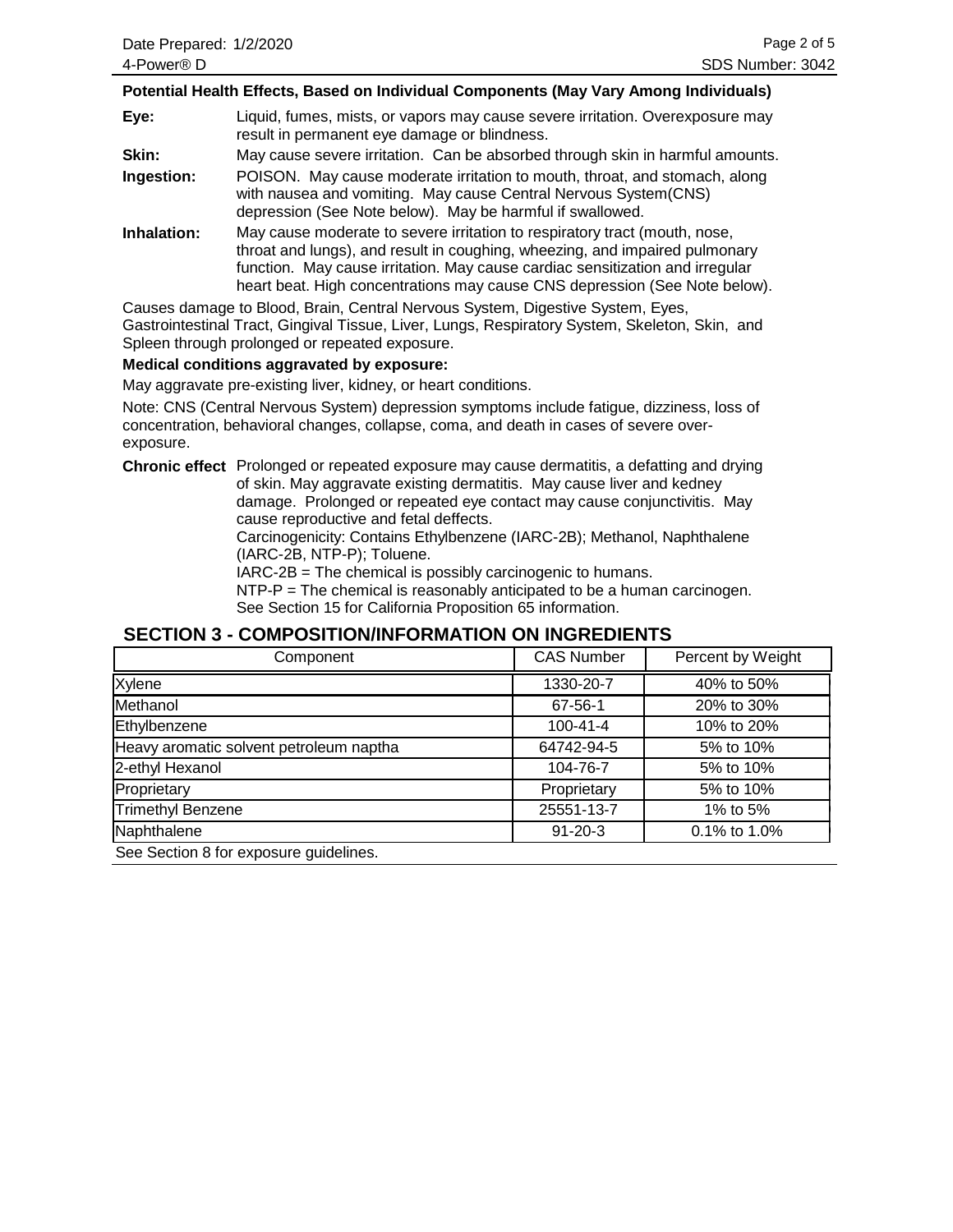# **SECTION 4 - FIRST AID MEASURES**

**EYES:** Quickly and gently blot or brush chemical off the face. Immediately flush the contaminated eye(s) with clean, lukewarm, gently flowing water for 15-20 minutes, while holding the eyelid(s) open. If a contact lens is present, DO NOT delay irrigation or attempt to remove the lens until after flushing is complete. Take care not to rinse contaminated water into the unaffected eye or onto the face. Immediately obtain medical attention.

**SKIN:** As quickly as possible, remove contaminated clothing, shoes, and leather goods (e.g. watchbands, belts). Quickly and gently, blot or brush away excess chemical. Immediately wash with lukewarm, gently flowing water and non-abrasive soap for 15-20 minutes. Immediately obtain medical attention. Completely decontaminate clothing, shoes, and leather goods before reuse, or discard.

**INGESTION:** Never give anything by mouth to a victim who is rapidly losing consciousness, is unconscious, or is convulsing. Have victim rinse mouth thoroughly with water. Do NOT induce vomiting. Have victim drink a glass of water (2 to 8 ounces or 60 to 240 mL). Immediately obtain medical attention. If breathing has stopped, trained personnel should immediately begin artificial respiration or, if the heart has stopped, CPR or Automated External Defibrillation (AED). Avoid mouth-to-mouth contact by using mouth guards or shields. Quickly transport victim to an emergency care facility.

**INHALATION:** If breathing has stopped, trained personnel should begin artificial respiration or, if the heart has stopped, immediately start cardiopulmonary resuscitation (CPR) or Automated External Defibrillation (AED). Avoid mouth-to-mouth contact by using mouth guard or shields. Quickly transport victim to an emergency care facility.

#### **SECTION 5 - FIRE FIGHTING MEASURES**

#### **FLASH POINT:** 52°F

**EXINGUISHING MEDIA:** Foam, dry chemical, CO2.

**SPECIAL FIRE FIGHTING PROCEDURES:** Limit use of water spray to cool containers and to protect personnel. Water may not be effective to extinguish a fire involving this material. Vapors are heavier than air and may be ignited after traveling considerable distances, causing flashback or explosion.Firefighters should use approved self-contained breathing apparatus and full turn-out (Bunker) gear when fighting fires involving chemicals, to protect against possible toxic fumes or vapors. Cool and use caution when approaching fire-exposed containers.

# **SECTION 6 - ACCIDENTAL RELEASE MEASURES**

**SPILL OR LEAK PROCEDURE:** Use personal protection recommended in Section 8. Remove all sources of ignition, including sparks and static electricity. Use non-sparking, explosion-proof tools and equipment. Do not vacuum. Ventilate area thoroughly. Stay upwind. Isolate area from unprotected personnel. Dike to prevent spill from spreading. Collect with compatible absorbent material and place in metal container with tight fitting cover. Floor may be slippery - use care and clean thoroughly. Keep out of sewer, septic system, ground water, and open waters. Notify federal, state and local authorities, as applicable.

# **SECTION 7 - HANDLING AND STORAGE**

**STORAGE TEMPERATURE:** Store above 40°F and below 80°F.

HANDLING AND STORAGE PRECAUTIONS: Use personal protection recommended in Section 8. Do not cut, weld, drill, or otherwise expose empty or full containers to heat, sparks, pilot lights, open flames, static electricity, or other sources of heat or ignition. Open containers slowly in case of pressure accumulation. Bond and ground containers and equipment during transfer. Vapors are/may be heavier than air and may cause ignition away from storage or handling location. Use non-sparking tools. Protect from direct sunlight. Store in dry, cool, ventilated area in tightly closed containers out of the reach of children. Do not store on side. Avoid creasing or impacting container sidewalls. Empty containers may be hazardous. Do not eat, drink, or smoke in chemical use or storage areas. Wash hands after handling and before eating, drinking, or smoking. Do not rub eyes with soiled hands. See Section 10 for metals or other materials to avoid.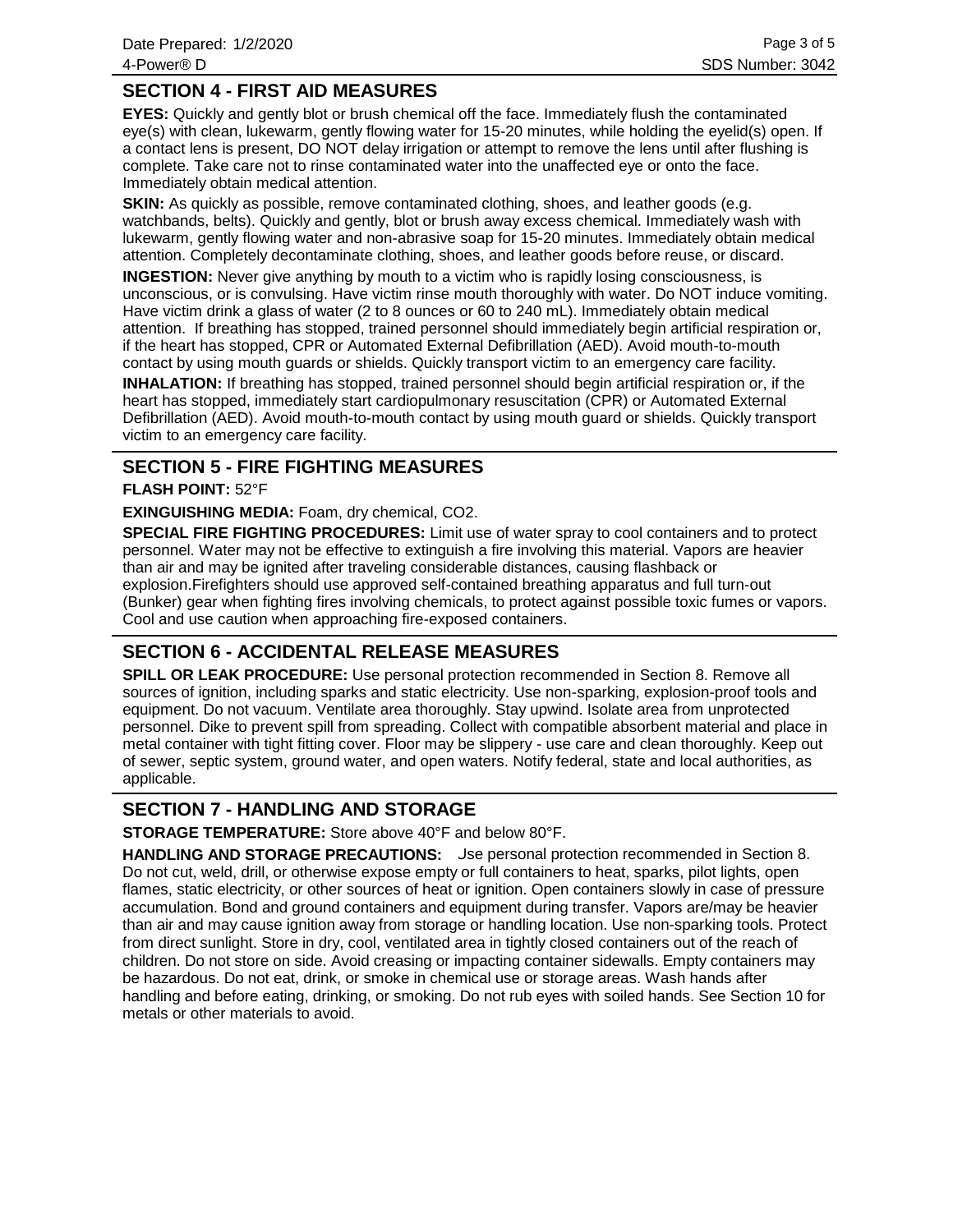# **SECTION 8 - PERSONAL PROTECTION/EXPOSURE CONTROLS**

**ENGINEERING CONTROLS:** Provide sufficient general and local explosion-proof exhaust ventilation to maintain safe exposure levels. Take measures to minimize exposure. Provide a source of clean water for flushing eyes and skin.

**EYE PROTECTION REQUIREMENTS:** Use ANSI-approved eye protection (e.g. safety glasses, goggles), as required by work conditions. Use ANSI-approved chemical splash goggles and face shield if splashing may occur.

**SKIN PROTECTION REQUIREMENTS:** Use chemical and liquid-resistant gloves, clothing, and boots to prevent skin contact, as required by work conditions. Launder clothing before reuse.

**RESPIRATORY PROTECTION:** To protect against inhalation, a NIOSH-approved air-purifying respirator with organic vapor cartridges may be permissible. Use a positive pressure air-supplied respirator for unknown or uncontrolled situations, or when air-purifying respirators may not provide adequate protection.

### **AIRBORNE EXPOSURE LIMITS**

| <b>Components</b> | <b>OSHA</b><br><b>PEL/TWA</b>                                        | <b>ACGIH</b><br><b>TLV/TWA</b> | <b>STEL</b> |
|-------------------|----------------------------------------------------------------------|--------------------------------|-------------|
| Xylene            | TWA 100 ppm (435 mg/m <sup>3</sup> )                                 |                                |             |
| Methanol          | TWA 200 ppm (260 mg/m <sup>3</sup> )                                 |                                |             |
| Ethylbenzene      | TWA 100 ppm (435 mg/m <sup>3</sup> )                                 |                                |             |
| Naphthalene       | TWA 10 ppm $(50 \text{ mg/m}^3)$                                     |                                |             |
| Toluene           | TWA 200 ppm<br>$(c)$ 300 ppm<br>500 ppm (10-minute)<br>maximum peak) | TWA 50 ppm                     | $150$ ppm   |

Definitions:

| PEL | = Permissible Exposure Limit |  |
|-----|------------------------------|--|
|     |                              |  |

Threshold Limit Value = TLV

TWA = Time-weighted average (8 hour day)

- $STEL = Short term exposure limit (15 minutes), no more than 60 min/day$
- Ceiling (not to be exceeded under any condition) = (c)
- Skin = (s)

# **SECTION 9 - PHYSICAL AND CHEMICAL PROPERTIES**

| Physical Form: Liquid |                 | Solubility in Water:                        | N/A             |
|-----------------------|-----------------|---------------------------------------------|-----------------|
| Color:                | Clear amber     | Specific Gravity (Water = $1$ ):            | $0.849 - 0.861$ |
| Odor:                 | Solvent         | Evaporation Rate (Butyl Acetate = 1): $N/A$ |                 |
| Boiling Range: N/A    |                 | Vapor Pressure (mm Hg):                     | N/A             |
| pH:                   | N/A             | Vapor Density $(Air = 1)$ :                 | N/A             |
| VOC:                  | 98.0% by weight |                                             |                 |

#### **SECTION 10 – REACTIVITY**

| Stability:                | Stable under anticipated storage and handling conditions;<br>however, may form peroxides of unknown stability.                           |
|---------------------------|------------------------------------------------------------------------------------------------------------------------------------------|
| Hazardous Polymerization: | May occur in the presence of cationic initiators, such as selected<br>Lewis acids or strong proton acids.                                |
|                           | Incompatibilities (Materials to Avoid): Avoid open flames, sparks, heat, static discharges, all sources of<br>combustion, and oxidizers. |
|                           | Hazardous Decomposition Products: Carbon monoxide, carbon dioxide. Organic compounds, some<br>possibly toxic.                            |

# **SECTION 11 - TOXICOLOGICAL INFORMATION**

Product not tested as a whole. Refer to Section 3 for potential health effects.